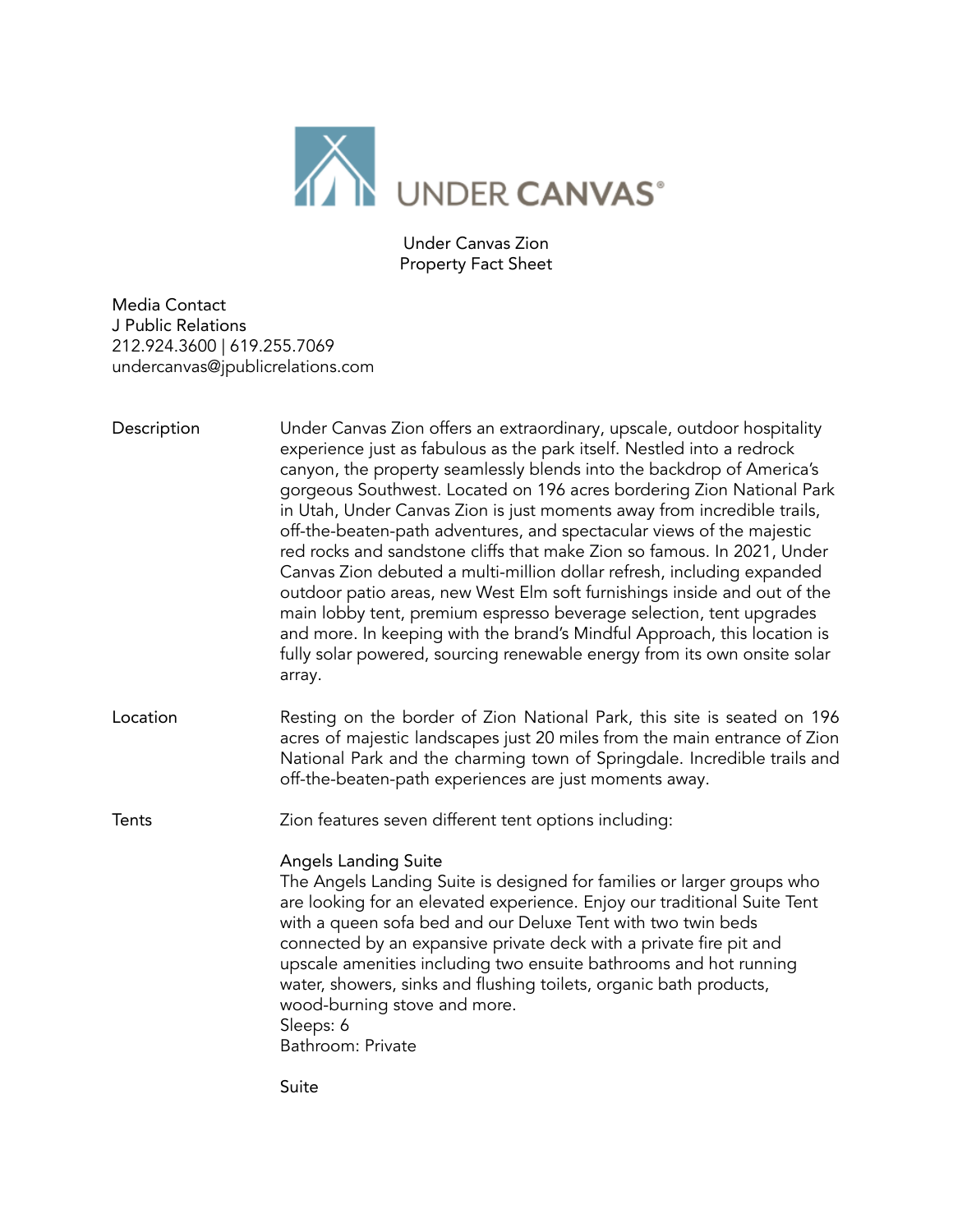The Suite Tent offers all the amenities of our Deluxe tents, including a king size bed with the addition of a lounge area with a queen size sofa-bed. Enjoy your own private ensuite bathroom inside your tent which includes a shower, sink, and flushing toilet. A wood stove keeps the tent warm & a private deck allows you to enjoy the stars. Sleeps: 4

Bathroom: Private

### Suite with Adjacent Kids tent

The Suite with Kids Tent offers all the amenities of our traditional Suite plus your own private adjacent tent with two twin beds which is perfect for kids.

Sleeps: 6 (up to 4 adults + 2 kids) Bathroom: Private

#### Stargazer

The Stargazer Tent has its own viewing window above the king bed to stargaze at night. The ensuite bathroom in your tent includes a shower, sink and toilet. A wood stove keeps the tent warm at night and a private deck allows you to enjoy the outdoors. Sleeps: 2 Bathroom: Private

#### Stargazer with Adjacent Kids Tent

The Stargazer with Kids Tent offers all the luxuries of the traditional Stargazer plus a private adjacent tent with two twin beds for the kids. This layout is designed for families looking for a unique addition to their adventure.

Sleeps: 4 (2 adults + 2 kids) Bathroom: Private

### Deluxe

The Deluxe tent boasts a plush king size bed along with its own private ensuite bathroom inside your tent which includes a pull-chain shower with hot water, sink and flushing toilet. A wood stove keeps the tent warm at night and a private deck allows you to enjoy the night stars. Sleeps: 2

Bathroom: Private

#### Deluxe with Adjacent Kids Tent

The Deluxe tent boasts a plush king size bed along with its own private ensuite bathroom inside your tent which includes a shower, sink and flushing toilet. A wood stove keeps the tent warm at night. The adjacent Kids Tent with 2 twin beds next door allows your kids to camp out right beside you. Sleeps: 4

Bathroom: Private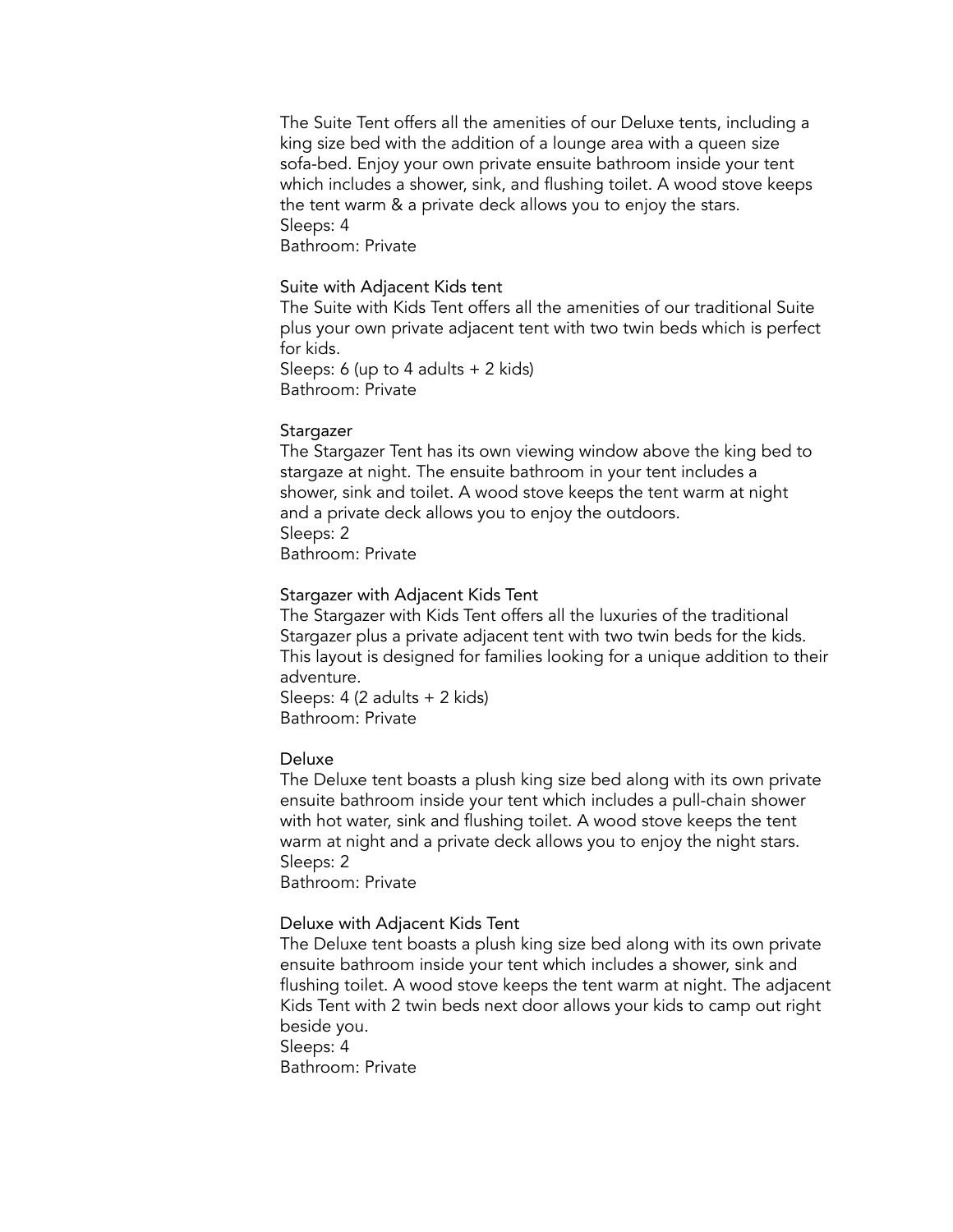\*\* Camp Cot: A minimalist camp cot can be provided within the main tent (Suite, Stargazer, Deluxe or Safari) for 1 child for an additional fee.

Amenities Amenities include:

- 24-hour reception desk
- Daily housekeeping, upon request
- USB battery packs
- Nightly campfire with complimentary s'mores
- On-site dining
- Free parking
- Yoga deck
- Outdoor shade pods
- Board games
- Gift shop
- Organic bath products
- Guest Experience Coordinator
- Complimentary on-site programming
- West Elm Furnishings
- Complimentary artisan teas, hot cocoa and Bluestone Lane coffee
- Adventures Experience the very best of America's greatest national parks and monuments with Under Canvas' adventure programming. An Under Canvas Adventure Concierge is on call to assist each guest with curating an unforgettable trip in advance of their stay, where travelers can add on any adventure of their choosing from a tailored list of guided experiences with trusted Under Canvas partners, including:

### Canyoneering

This is a multisport activity where everyone works together to hike, climb, swim, squeeze, rappel, support, laugh, cry, listen and be in a canyon created by nature. Half-day canyon trips will take place in dry canyons, full-day canyon trips will be in wet canyons. All canyoneering trips are located outside of Zion National Park.

\*Available as half day and full day

### Private Guided Hiking

Take in the scenery at walking pace while still experiencing the thrill of adventure through our striking, unique landscape! Choose to experience the Greater Zion Area, Zion National Park, or The Narrows.

\*Available as half day and full day

### Private Mountain Biking

Southern Utah is home to some of the best mountain bike terrain in the Desert Southwest. Whether you are a beginner or an all-terrain expert, there is a trail waiting for you. With breathtaking panoramic views of red rock cliffs, winding canyons, and distant mountains you have got the makings of an epic day.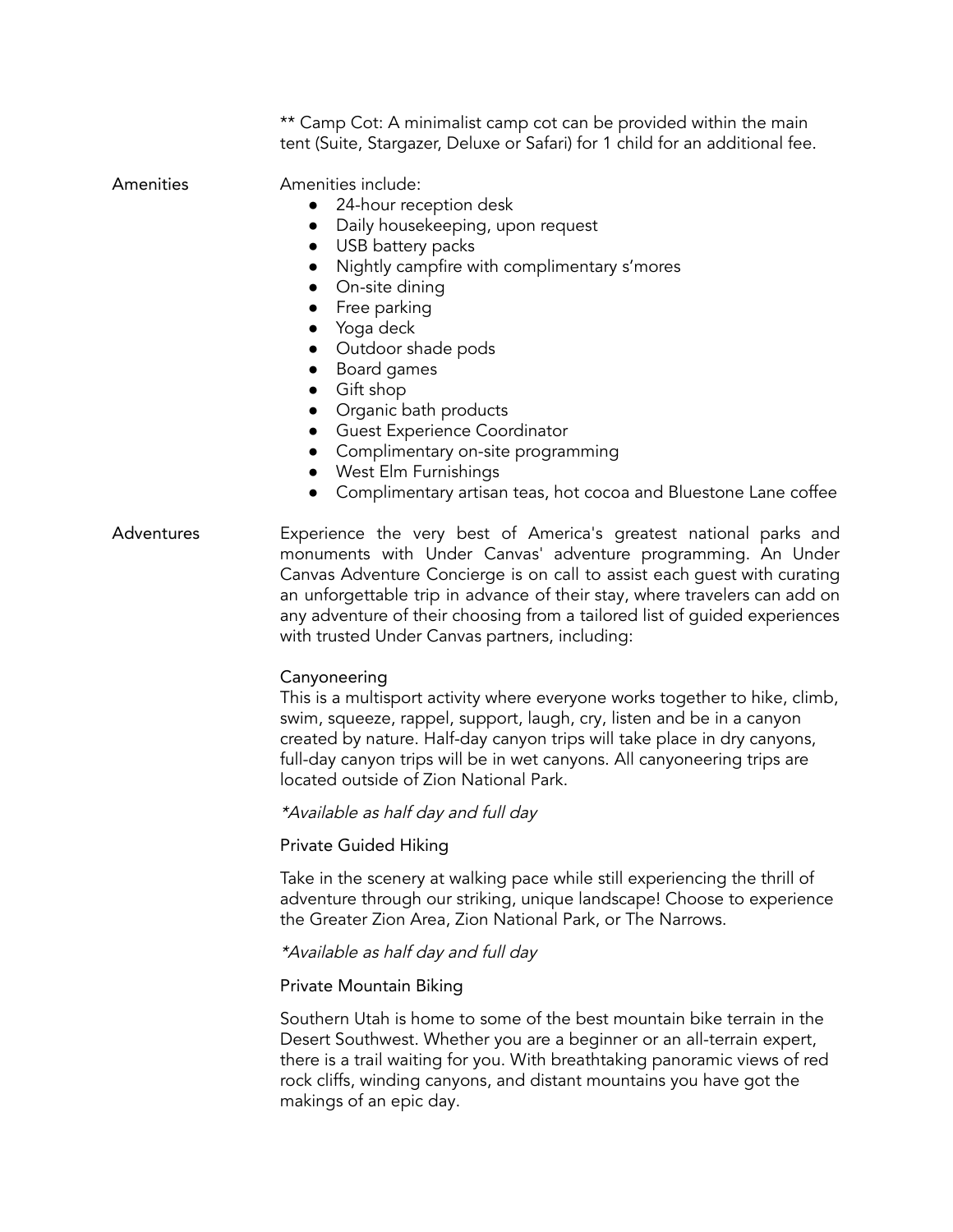### \*Available as half day and full day

## Zion Cycling

This tour can be inside of Zion National Park, Scenic Drive and East Zion wilderness, or outside the park on one of our gravel-ready bikes. Scenic Drive is an experience and the most unique way to enjoy it is from the saddle of a bicycle.

## \*Available as half day and full day

### e-Bike Rentals

Explore Zion National Park without the shuttle! Rent e-Bikes for the day, make your way into the Park through the pedestrian entrance. Travel Scenic Drive to your favorite trailhead or simply for a nice ride.

### \*E-bikes have <sup>a</sup> minimum age of 13

### Private Rock Climbing

This is the opportunity to face your fears, check off your bucket list or experience sandstone while climbing the vertical walls of the Greater Zion Area. On Rock, Rock On!

\*Available as half day and full day

### Two-in-One Adventure Day

Choose two half-day adventures from the above (Canyoneering, Hiking, Mountain Biking, Hike & Bike, or Rock Climbing) to create a custom full day adventure! Please note, this is only available as a full day, 8 hour option.

### Private Via Ferrata

Combine scaling the steep face of gorgeous canyon walls with the security of iron-rung ladders and safety cables, and you've got Via Ferrata. Translated from the Italian phrase meaning "iron road," it dates back to World War I when soldiers needed a safe way to navigate the rough, mountain ranges of Europe. Now, this adrenaline-filled adventure will definitely earn you some bragging points, along with a check off the bucket list.

\* All offerings are subject to availability; contact our Adventures Concierge in advance of your trip for details, or the Guest Experience Coordinator on-site.

Dining Under Canvas offers wholesome and delicious café-style dining on-site, which can be enjoyed inside or out. Enjoy a leisurely breakfast in camp with a Bluestone Lane espresso drink to fuel your day's adventure. For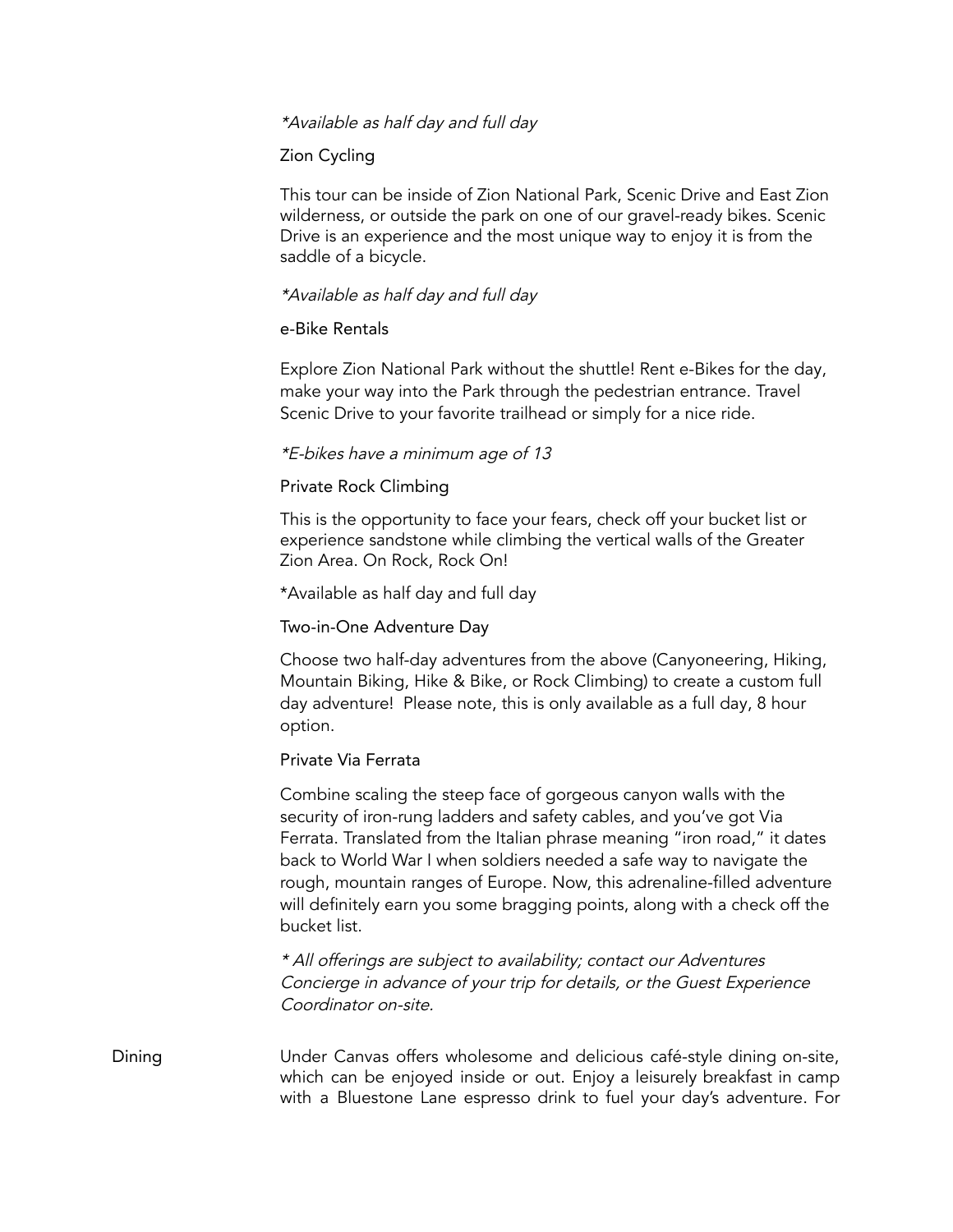dinner, dine al fresco with stunning red rock views of the national park. Under Canvas Zion also offers plenty of Grab N Go provisions available for purchase, including pre-packaged bites and dry snacks prepared daily for a day of adventure.

See more on our culinary approach [here](https://www.undercanvas.com/culinary/).

Awards

- Conde Nast Traveler Readers' Choice: Top 40 Resorts in the U.S. -Midwest & West (2020)
- Conde Nast Traveler Readers' Choice: Top 20 Resorts in the U.S. The Pacific Northwest (2021)

# Mindful Approach

By staying at Under Canvas, you take part in our mission to inspire connections with extraordinary places, people, and the planet by enhancing the outdoors. Connection with nature makes us healthier, happier ambassadors of the environment; our most precious commodity. This manifests in the design choices we make and the experiences we curate for our guests. Here are some of the ways we uphold our mission.

# Thoughtful Innovation

Pioneering the outdoor hospitality space, we employ thoughtful enhancements across our camps designed to elevate the guest experience — through curated adventure programming, culinary innovation, and localized design aesthetic that reflects the surrounding natural environment.

# Unplug and Recharge

Wifi is intentionally not offered to our guests, so that they can disconnect from technology and reconnect with others.

# Environmental Consciousness

Guests will notice some design features throughout camp that go a long way towards preserving the great outdoors — pull chain showers, faucets that automatically shut off, low-flow toilets and a towel reuse program. Accordingly, our camps use significantly less water and energy than a hotel of similar size. Additionally, low level lighting is used throughout camps, mitigating light pollution and amplifying the night sky.

# Land Conservation

Under Canvas camps are designed to minimize disturbance and maximize open space, each with dedicated, undisturbed green spaces. Land donations, adaptive use, and partnerships with local conservation-based organizations are also part of our commitment.